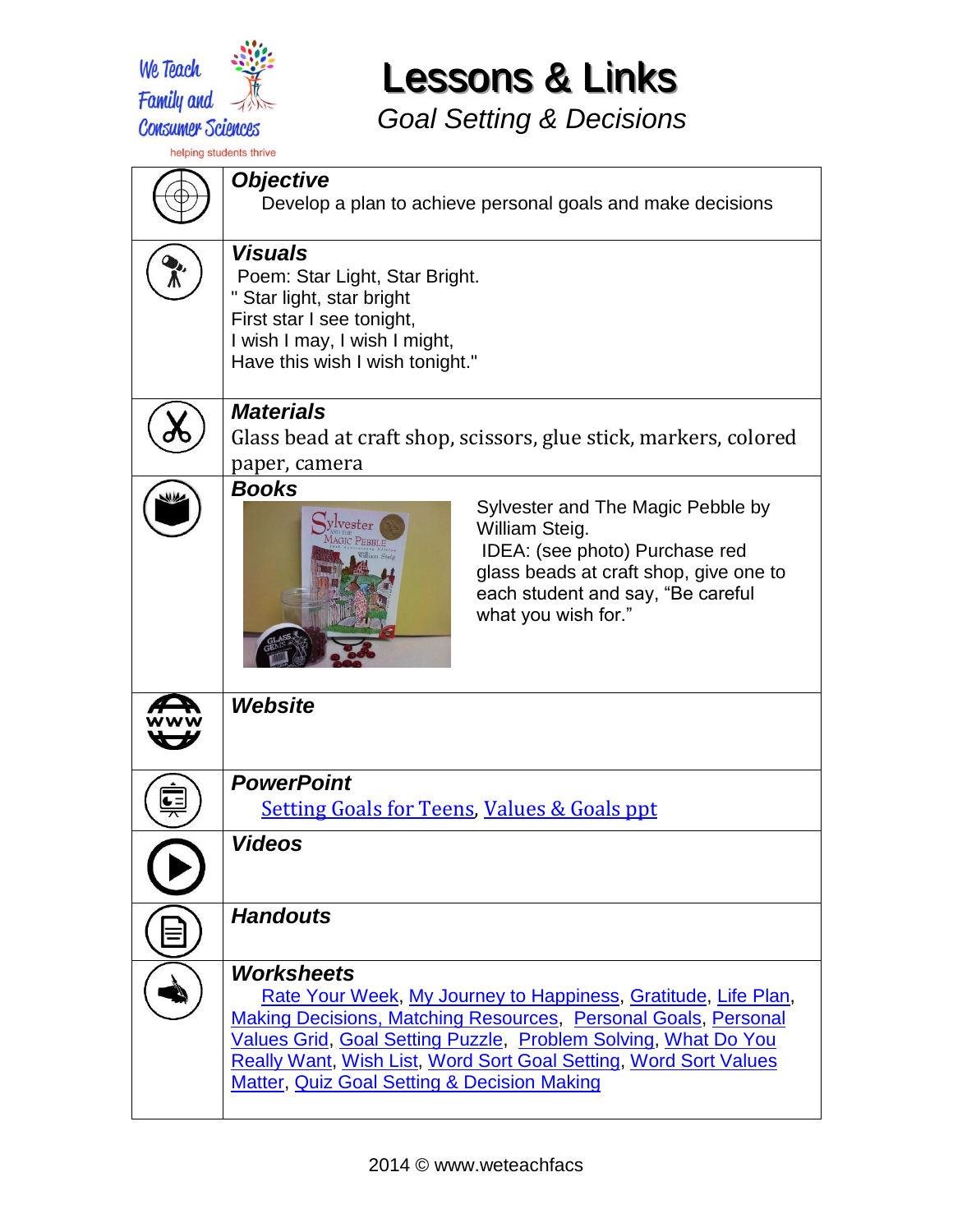

*Goal Setting & Decisions*

## **Instructional Procedure**

| <b>Activate Prior Knowledge</b><br>Activate Prior Knowledge teaching strategy: Wordsort handout:<br>(scissors, colored paper, markers, glue sticks)<br>Students will cut apart terms, sort them into categories, glue to<br>blank paper, write the category above each. See the Answer<br>Key for the list of possible categories. Teacher can offer these<br>categories if students are unable to see any connections on<br>their own. Students can pair and share to learn peer ideas. |
|------------------------------------------------------------------------------------------------------------------------------------------------------------------------------------------------------------------------------------------------------------------------------------------------------------------------------------------------------------------------------------------------------------------------------------------------------------------------------------------|
| <b>Discussion</b>                                                                                                                                                                                                                                                                                                                                                                                                                                                                        |
| Lesson<br>1. Students brainstorm personal goals the students have<br>achieved. Ask students how a person achieves goals.<br>Complete the worksheet, Personal Values Grid to determine<br>goals accomplished and values used.                                                                                                                                                                                                                                                             |
| 2. Coding text strategy - Distribute copies of the following articles:<br>Students place post-its on Research or Tip for goal setting.<br>The SMARTER Way to Goal Setting in 2014                                                                                                                                                                                                                                                                                                        |
| 3. Read the story, Sylvester and The Magic Pebble by William<br>Steig. What is the moral of the story? IDEA: Purchase glass<br>beads at craft shop, give one to each student and say, "Be<br>careful what you wish for."                                                                                                                                                                                                                                                                 |
| 4. Worksheet: Learn how to set a more specific goal by re-<br>phrasing what you really want. After the story and discussion<br>students will complete the worksheet, What Do You Want?                                                                                                                                                                                                                                                                                                   |
| 5. Discuss the difference between the following then complete the<br>worksheet, Personal Goals.                                                                                                                                                                                                                                                                                                                                                                                          |
| Long-term goal $=$ in a year or more                                                                                                                                                                                                                                                                                                                                                                                                                                                     |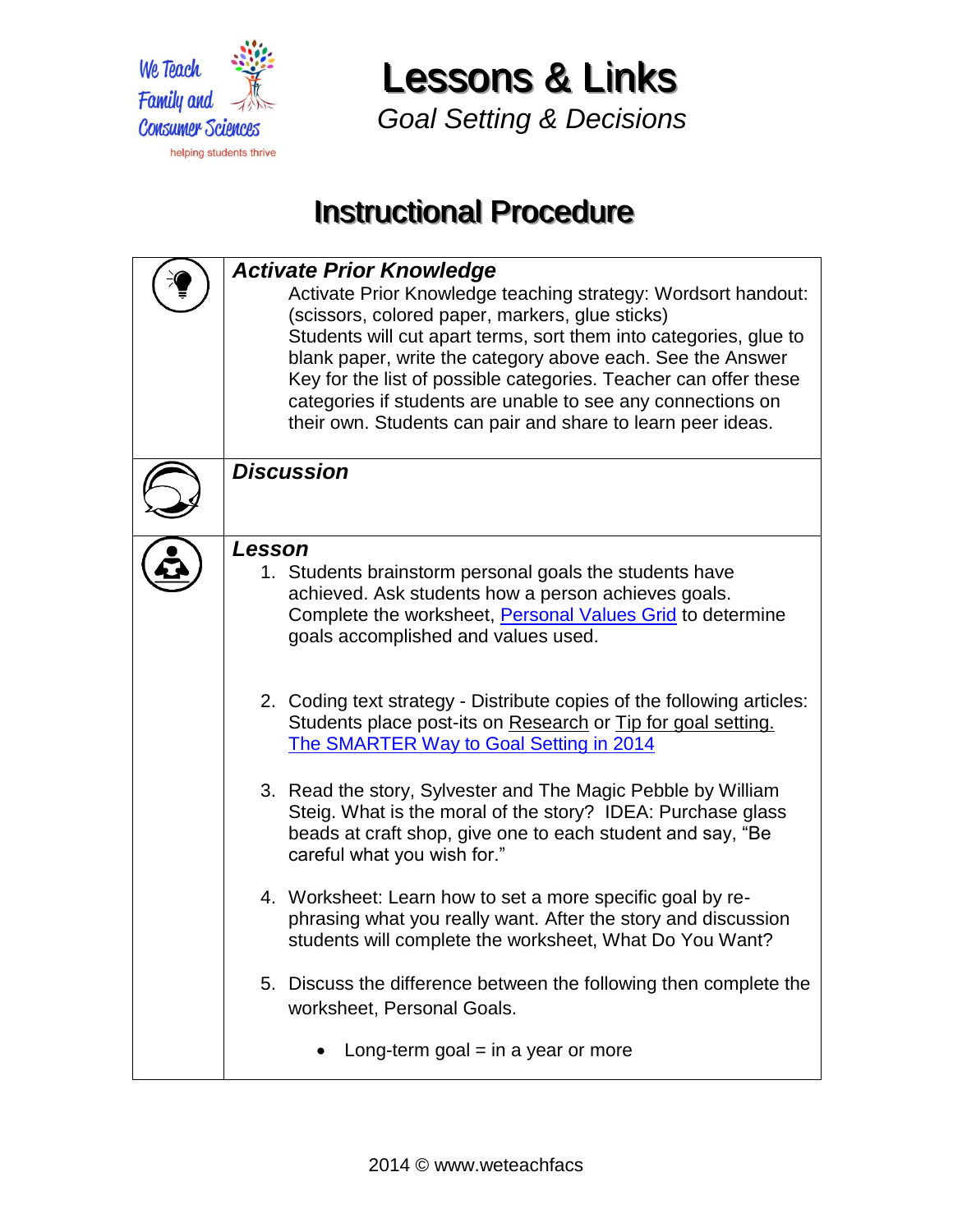

*Goal Setting & Decisions*

| Short-term goal = between one and several months                                                                                                                                                                                                                                                                                                                                                                                               |
|------------------------------------------------------------------------------------------------------------------------------------------------------------------------------------------------------------------------------------------------------------------------------------------------------------------------------------------------------------------------------------------------------------------------------------------------|
| Immediate Goals $=$ in a day or week                                                                                                                                                                                                                                                                                                                                                                                                           |
| Objective: Apply problem-solving process to personal,<br>family and work problems for the well-being of self and<br>others.                                                                                                                                                                                                                                                                                                                    |
| 1. Discuss choices students made in the past week. Define the<br>types of decisions below. Complete the worksheet, Making<br>Decision. Pair & Share.<br>Habitual = Automatic decisions requiring little thought,<br>ie., getting up with alarm or brushing teeth<br>Daily = Decisions about daily activities ie., what to wear<br>to school<br>Life = Decisions affecting values and goals ie.,<br>postponing college until money is available |
| 2. As a pre-reading activity, arrange the sequence of decision<br>making by referring to the Wordsort activity. Students will try to<br>identify the words in the steps and organize in the correct<br>order. Pair and share. Come back to this at end of lesson to<br>put in correct order.                                                                                                                                                   |
| 3. Discuss resources students could use to solve problems/make<br>decision. Discuss resources students would use to plan a party<br>for a five year old? Get a job? Complete the worksheet,<br>Matching Resources.<br>Human = Resources you can find in yourself or others<br>Material = Resources you own or can borrow<br>Community = Resources located in your town                                                                         |
| 4. Students will solve the problem, "What should I do about<br>finishing high school." by completing the worksheet, Problem<br>Solving.                                                                                                                                                                                                                                                                                                        |
| <b>Hands-on Activities</b><br>Take photo of students in cap & gown holding sign "This is where I'm<br>going." Discuss how it feels to wear cap and gown and think about<br>graduating someday. Take photos on student's phone and give them<br>the option of tweeting or sending to friends with a comment.                                                                                                                                    |